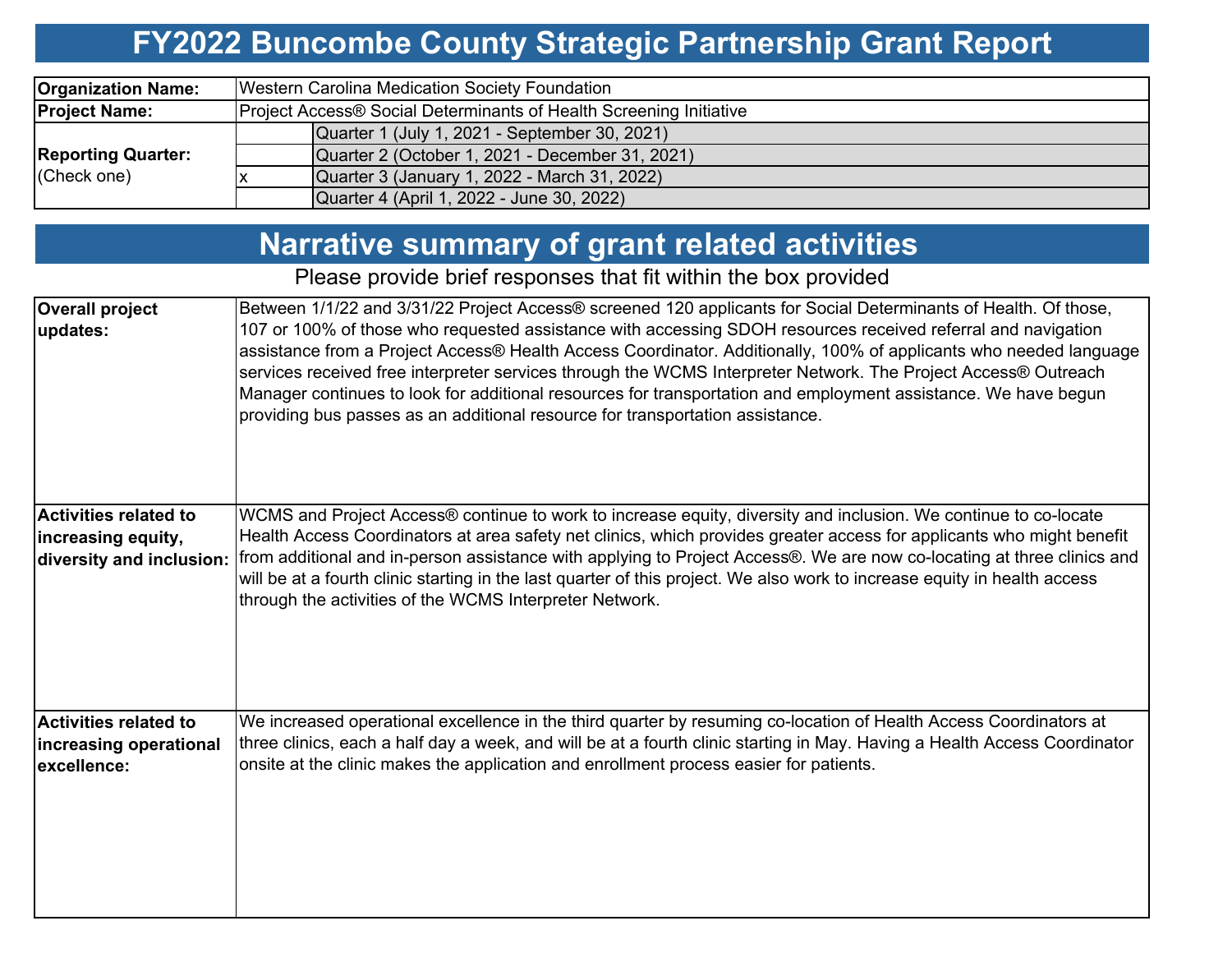# **FY2022 Buncombe County Strategic Partnership Grant Report**

| <b>Organization Name:</b>                | Western Carolina Medication Society Foundation                     |  |  |  |  |  |  |  |
|------------------------------------------|--------------------------------------------------------------------|--|--|--|--|--|--|--|
| <b>Project Name:</b>                     | Project Access® Social Determinants of Health Screening Initiative |  |  |  |  |  |  |  |
|                                          | Quarter 1 (July 1, 2021 - September 30, 2021)                      |  |  |  |  |  |  |  |
| <b>Reporting Quarter:</b><br>(Check one) | Quarter 2 (October 1, 2021 - December 31, 2021)                    |  |  |  |  |  |  |  |
|                                          | Quarter 3 (January 1, 2022 - March 31, 2022)                       |  |  |  |  |  |  |  |
|                                          | Quarter 4 (April 1, 2022 - June 30, 2022)                          |  |  |  |  |  |  |  |

# **Progress toward annual goals**

|                                                                                    | Please only include new data for the specific quarter |                  |                  |                  |                  |                                                 |
|------------------------------------------------------------------------------------|-------------------------------------------------------|------------------|------------------|------------------|------------------|-------------------------------------------------|
| <b>IMeasure</b>                                                                    | <b>Annual Goal</b>                                    | <b>Quarter 1</b> | <b>Quarter 2</b> | <b>Quarter 3</b> | <b>Quarter 4</b> | <b>Progress</b><br>toward<br><b>Annual Goal</b> |
| Number of applicants screened for SDOH                                             | 120                                                   | 60               | 121              | 107              |                  | 288                                             |
| Percent of those who requested assistance with<br>SDOH needs successfully referred | 100%                                                  | 100%             | 100%             | 100%             |                  | 100%                                            |
| Percent of those who need interpreter services<br>who received them                | 100%                                                  | 100%             | 100%             | 100%             |                  | 100%                                            |
| Resources added for transportation referrals                                       |                                                       | $\Omega$         |                  |                  |                  | $\mathcal{P}$                                   |
| Resources added for employment referrals                                           |                                                       |                  |                  |                  |                  |                                                 |

#### **Comments:**